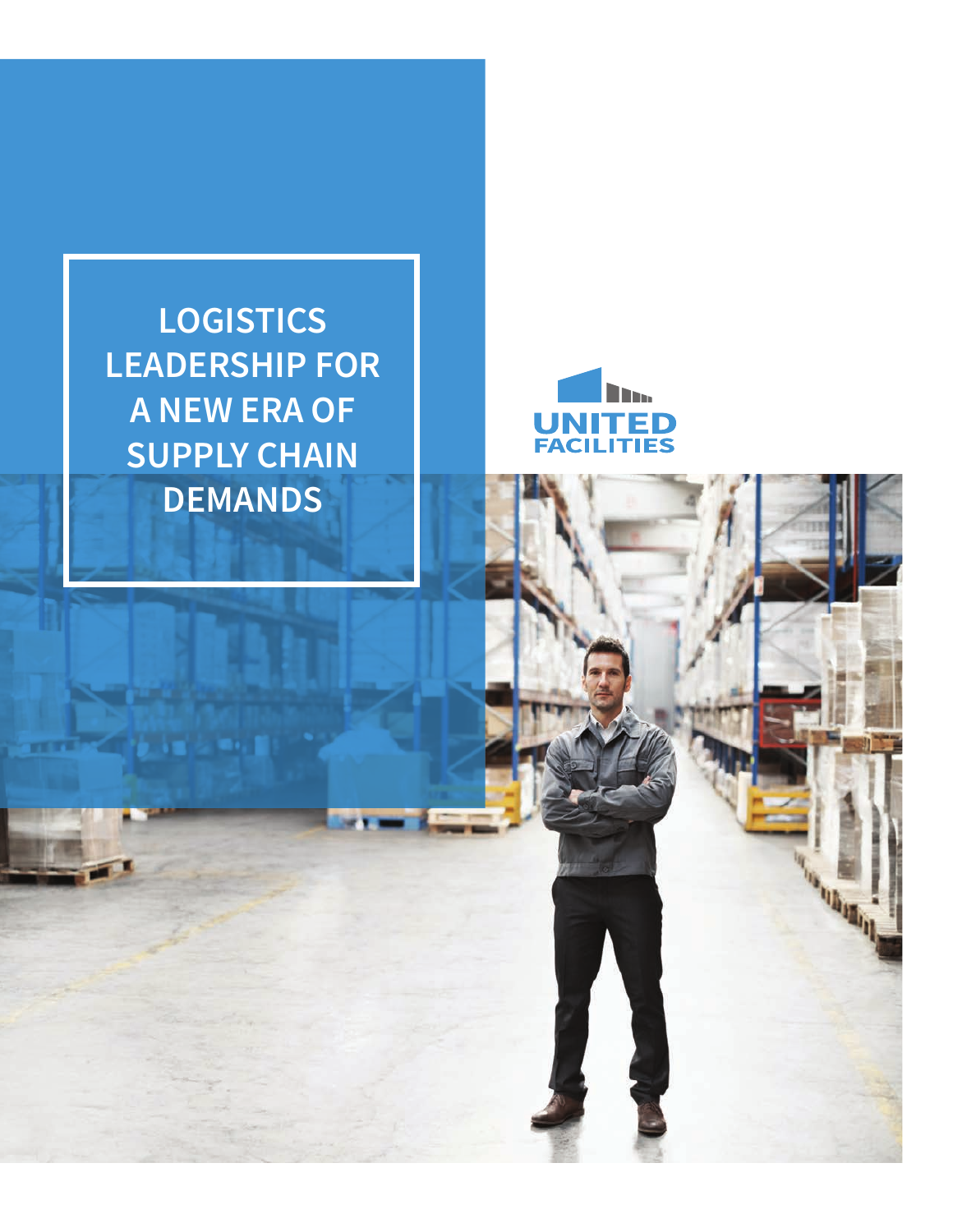

There is nothing simple about supply chains today. Complexity is a given and change is a constant. United Facilities can provide the leadership you need to thrive. A family-run, asset-based 3PL headquartered in Peoria, Illinois, we own or operate almost nine million square feet of food grade/organic warehouse space in six major markets across the U.S.

But we're much more than a warehousing company. We leverage our nationwide assets, ownership-first approach and nearly 70 years of logistics know-how to offer some of the most flexible agreement terms and competitive rates in the industry.

We're lean, agile and transparent. Fewer layers give you direct communication with our decision makers and allow us to cut through the red tape and make course corrections on the fly.

It's no wonder some of the world's largest companies trust United Facilities to manage critical aspects of their supply chains.

**Squeezing out waste** — It starts at your onboarding: Applying our best practices in logistics management to eliminate steps, reduce your need for storage and find more efficient ways to handle your products.

**Minimizing risk** — Extreme weather. Business interruptions. Sudden demand spikes. Need-it-now expectations. Unanticipated everything. United Facilities works with you to reduce risk, solve today's challenges and make sure you're ready for tomorrow's surprises.

**Scaling to your needs** — At United Facilities we know every shipper is different. So whether it's a planned, seasonal spike or an unplanned, end-of-the-quarter rush, we provide only the resources you need. And nothing less.

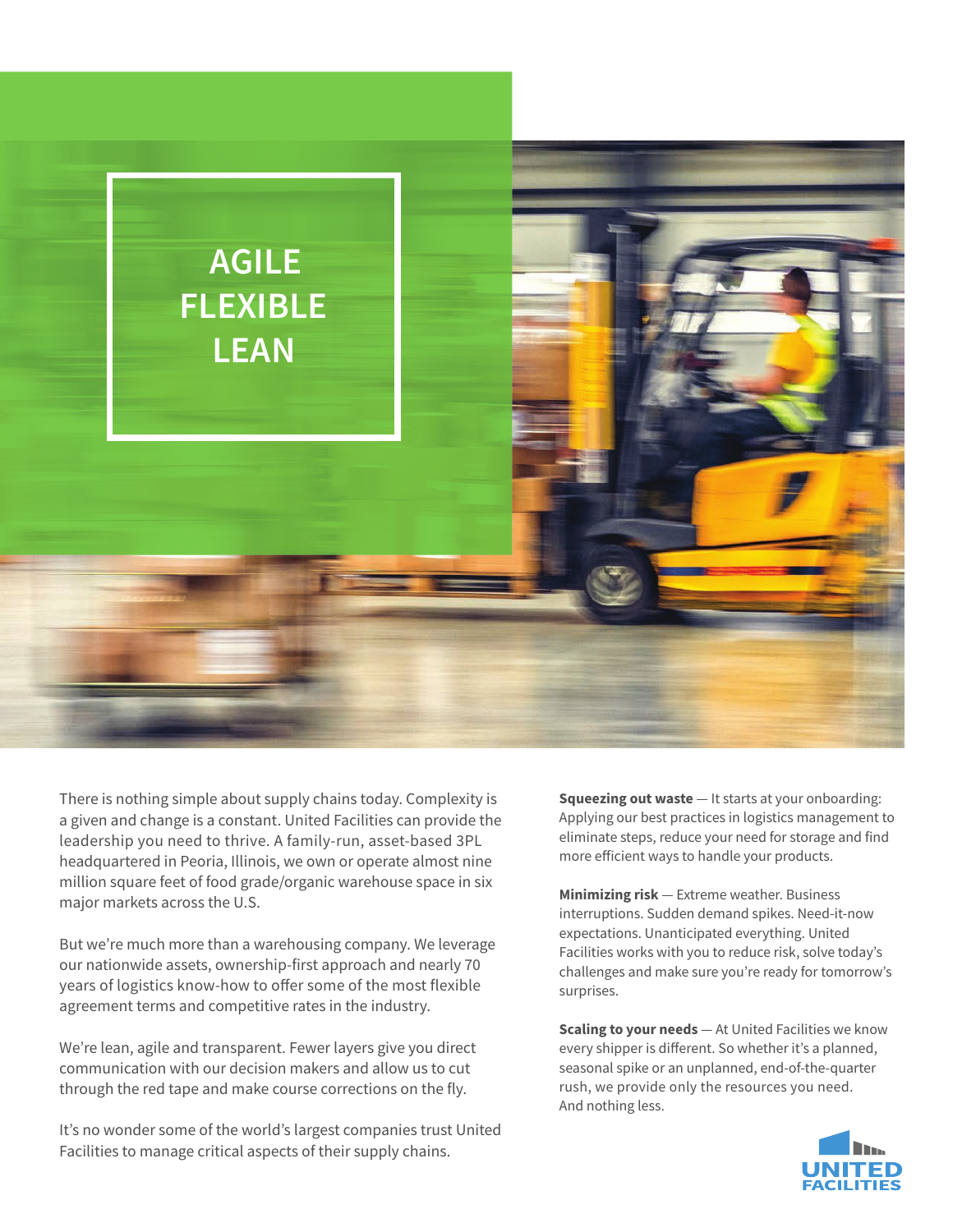

## **POWERED BY DATA**

Driven by a mission to never stop improving

Data collection and analysis are two of the most important priorities at United Facilities—and always have been. That's because data directs virtually every aspect of our decision-making. It helps us uncover the insights that ensure our people, equipment and facilities are operating at their highest potential.

- Warehouse analytics and statistical modeling help us predict supply chain demands on our labor and equipment, make course corrections before constraints occur and anticipate problems before they happen.
- Our state-of-the-art WMS, efficient facility design and logistics optimization tools deliver the predictable, KPI-driven performance you need to evaluate success, while giving you the agility to pivot quickly in a shifting marketplace.

## **Better every day**

United Facilities recognized the uncertainties of logistics years ago by adopting a culture of Continuous Improvement. At every stage of our operations—from receipt to fulfillment—we look for ways to make things easier, faster, more streamlined, less costly and more transparent for our customers.

Because we believe that no matter how well we do things, there's always a way to do them better.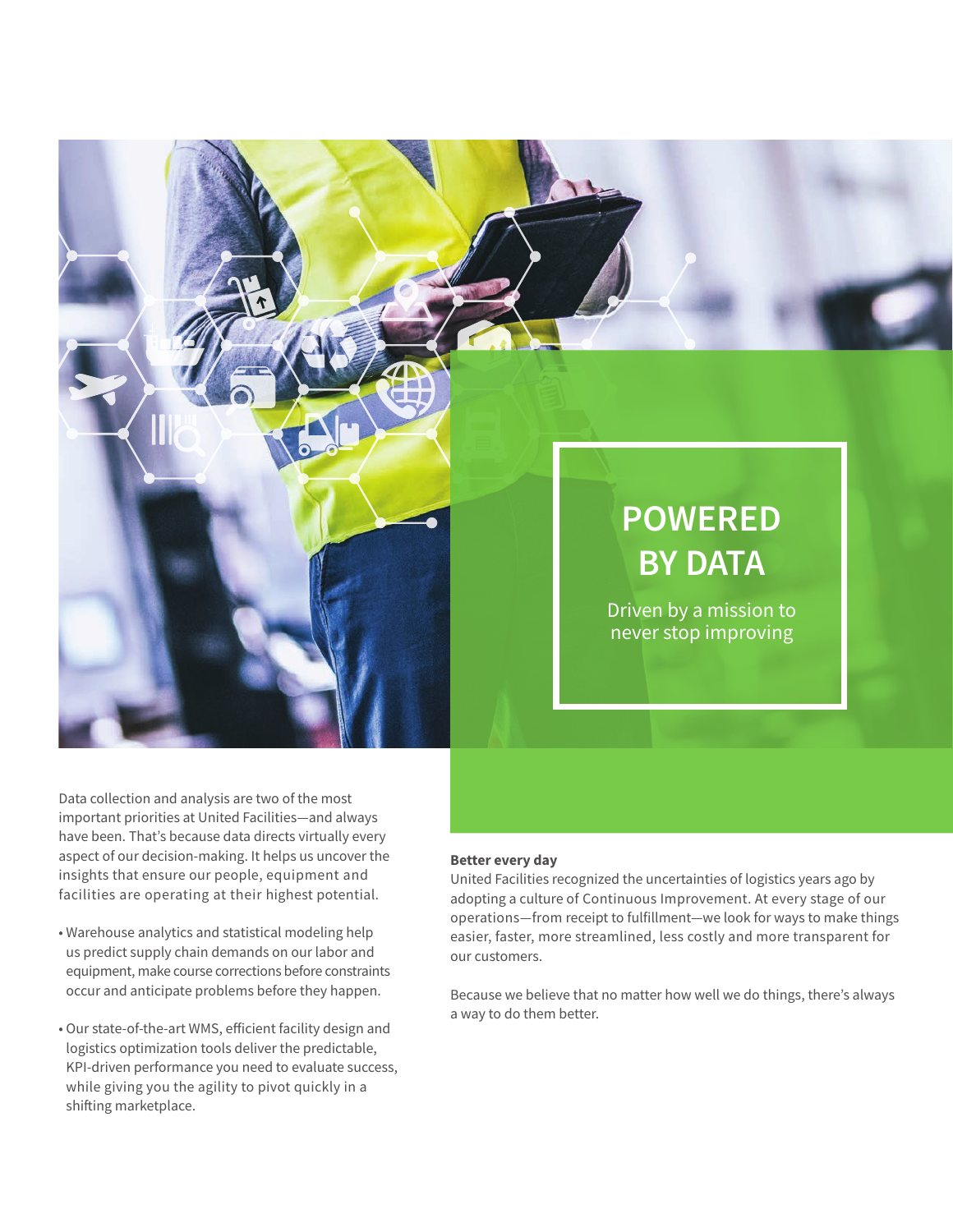

The United Facilities' network of logistics warehouses stretches from the West Coast to the East Coast and from Denver to Chicago. These diverse market distribution points allow us to be regional distribution centers for some of the largest companies in the U.S.

## **8 Million Feet2 . And Growing.**

Our strategic locations—close to ports and rail—not only help reduce your transportation costs, but put you in close proximity to key labor centers. And if you need a new distribution center, we can help you identify markets with the most skilled and affordable workers and the right cultural fit for your business. Our real estate brokers, working in tandem with our market analysts, can help you find the ideal location anywhere in the country. And we'll be right there with you.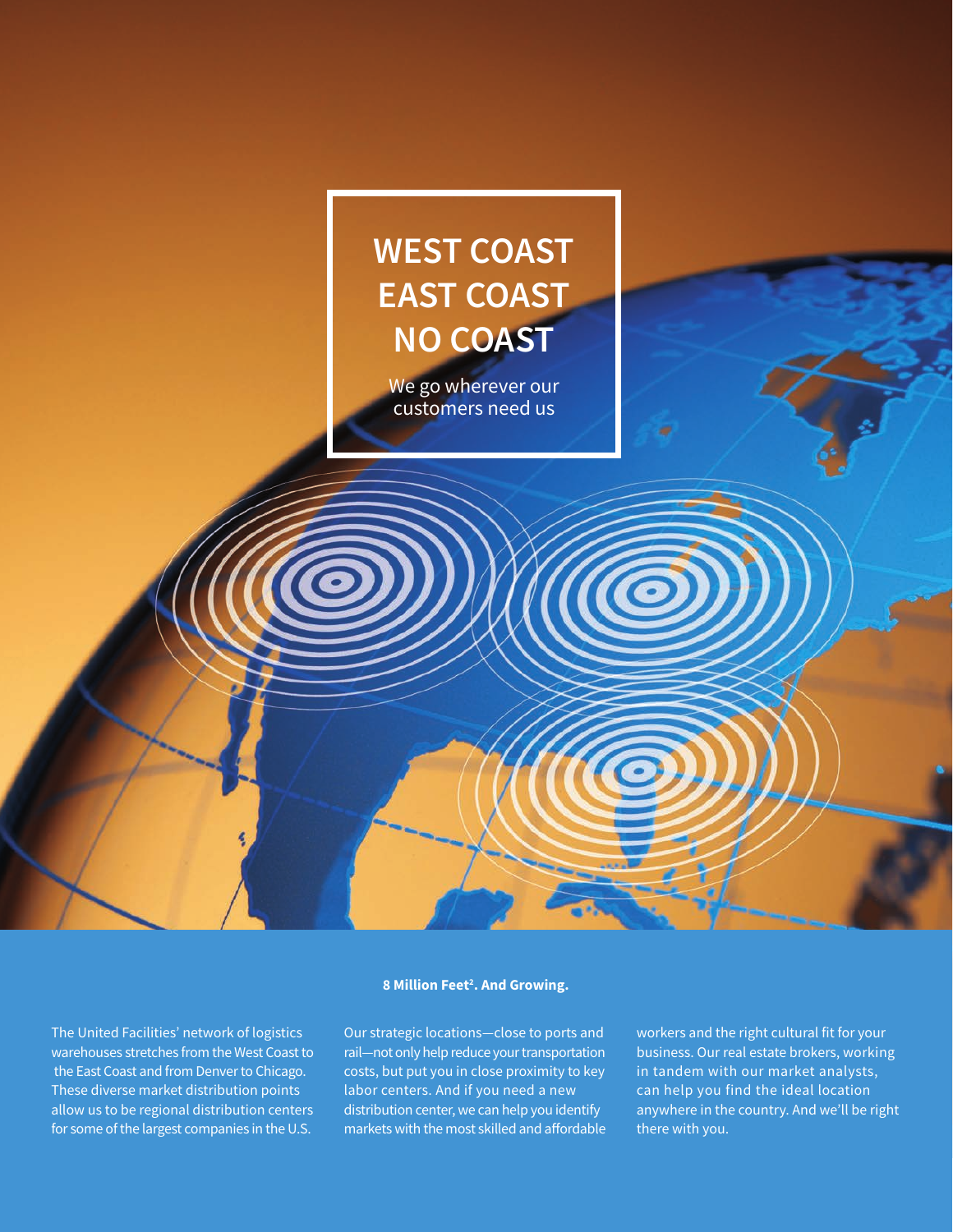

At United Facilities we believe in operating Lean. It's part of our DNA and driven by our people. How can we increase the value of our services while helping you do more with less? Less effort. Less time. Less money. Less risk.

Packaging, kitting, in-store displays and fulfillment engineering are just a few of the services we offer to help streamline your operations. Our comprehensive EDI and reporting capabilities deliver flawless orders to your customers. And our quality inspection and track-and-trace technologies ensure a safer supply chain.

It all starts with our people. We train and support them with the tools they need to work safely and effectively every day, and then do everything we can to keep them productive—not just for us, but for you.

It's one more advantage you get from partnering with a nationally recognized logistics company, where customer service is much more than an 800#.

**SERVICE CENTERED. PEOPLE POWERED.**